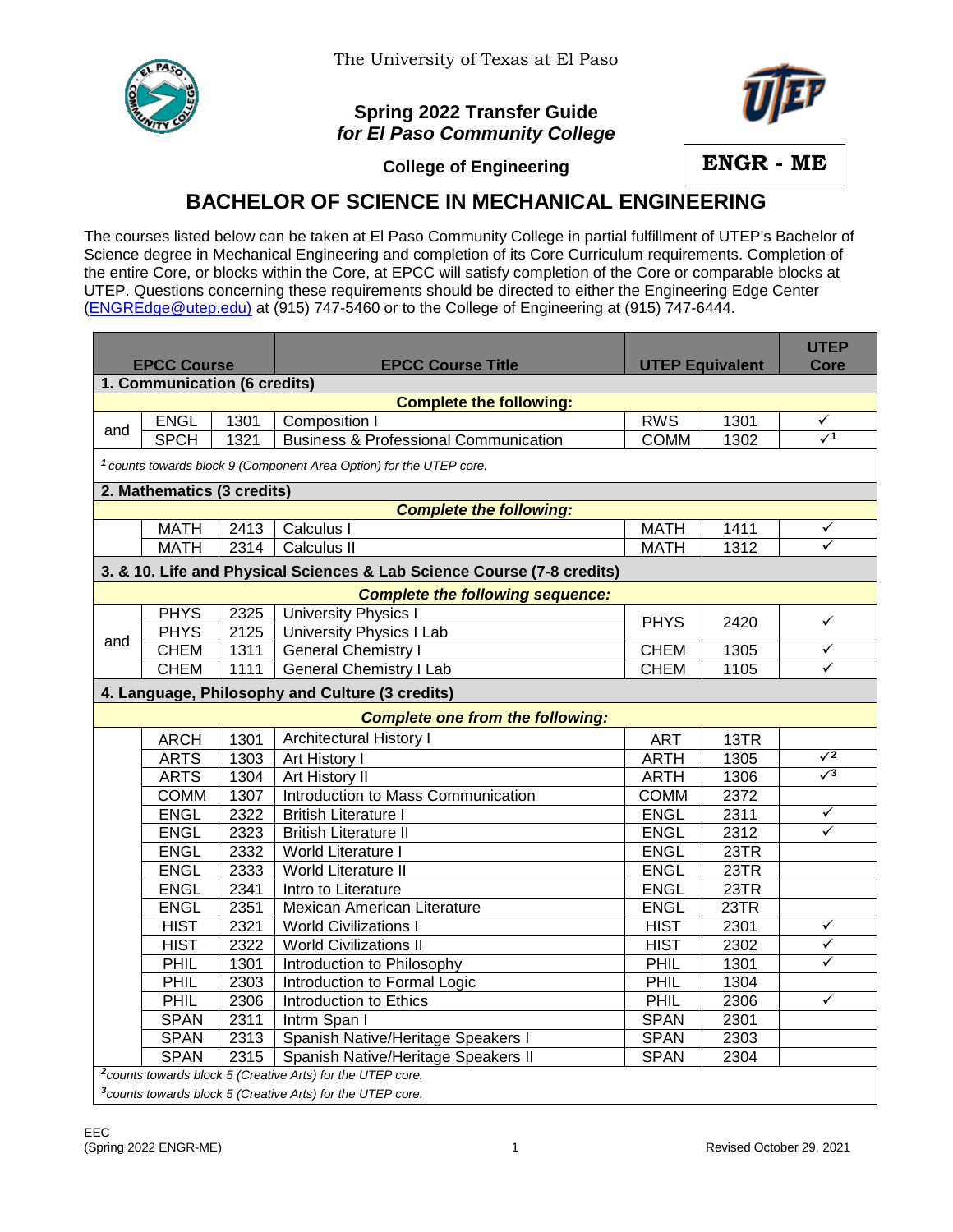| <b>EPCC Course</b>                                                                            |             |       | <b>EPCC Course Title</b>                                                                                                            |             | <b>UTEP</b><br><b>Equivalent</b> |              |  |  |  |  |  |
|-----------------------------------------------------------------------------------------------|-------------|-------|-------------------------------------------------------------------------------------------------------------------------------------|-------------|----------------------------------|--------------|--|--|--|--|--|
| 5. Creative Arts (3 credits)                                                                  |             |       |                                                                                                                                     |             |                                  |              |  |  |  |  |  |
|                                                                                               |             |       | <b>Complete one from the following:</b>                                                                                             |             |                                  |              |  |  |  |  |  |
|                                                                                               | <b>ARTS</b> | 1301  | Art Appreciation                                                                                                                    | <b>ART</b>  | 1300                             | ✓            |  |  |  |  |  |
|                                                                                               | <b>COMM</b> | 2366  | Film Appreciation                                                                                                                   | <b>FILM</b> | 1390                             | ✓            |  |  |  |  |  |
|                                                                                               | <b>DANC</b> | 2303  | Dance Appreciation                                                                                                                  | <b>DANC</b> | 1304                             | $\checkmark$ |  |  |  |  |  |
|                                                                                               | <b>DRAM</b> | 1310  | <b>Theatre Appreciation</b>                                                                                                         | <b>THEA</b> | 1313                             | ✓            |  |  |  |  |  |
|                                                                                               | <b>MUSI</b> | 1306  | <b>Music Appreciation</b>                                                                                                           | <b>MUSL</b> | 1324                             | $\checkmark$ |  |  |  |  |  |
|                                                                                               | <b>MUSI</b> | 1310  | <b>American Music</b>                                                                                                               | <b>MUSL</b> | 1327                             | ✓            |  |  |  |  |  |
| 6. American History (6 credits)                                                               |             |       |                                                                                                                                     |             |                                  |              |  |  |  |  |  |
| <b>Complete the following:</b>                                                                |             |       |                                                                                                                                     |             |                                  |              |  |  |  |  |  |
|                                                                                               | <b>HIST</b> | 1301  | <b>United States History I</b>                                                                                                      | <b>HIST</b> | 1301                             | ✓            |  |  |  |  |  |
|                                                                                               | <b>HIST</b> | 1302  | <b>United States History II</b>                                                                                                     | <b>HIST</b> | 1302                             | $\checkmark$ |  |  |  |  |  |
|                                                                                               |             |       | 7. Government/Political Science (6 credits)                                                                                         |             |                                  |              |  |  |  |  |  |
| <b>Complete both at the same institution:</b>                                                 |             |       |                                                                                                                                     |             |                                  |              |  |  |  |  |  |
|                                                                                               |             | 2305/ | <b>Federal Government</b>                                                                                                           |             | 2310/                            |              |  |  |  |  |  |
|                                                                                               | <b>GOVT</b> | 2306  | <b>Texas Government</b>                                                                                                             | <b>POLS</b> | 2311                             | ✓            |  |  |  |  |  |
|                                                                                               |             |       | It is recommended that both Political Science courses be completed at EPCC then transferred to UTEP or both courses be completed at |             |                                  |              |  |  |  |  |  |
| UTEP.                                                                                         |             |       |                                                                                                                                     |             |                                  |              |  |  |  |  |  |
|                                                                                               |             |       | 8. Social & Behavioral Sciences (3 credits)                                                                                         |             |                                  |              |  |  |  |  |  |
|                                                                                               |             |       | <b>Complete one from the following:</b>                                                                                             |             |                                  |              |  |  |  |  |  |
|                                                                                               | <b>ECON</b> | 1301  | Introduction to Economics                                                                                                           | <b>ECON</b> | 1301                             |              |  |  |  |  |  |
|                                                                                               | <b>ECON</b> | 2301  | Principles of Macroeconomics                                                                                                        | <b>ECON</b> | 2303                             | ✓            |  |  |  |  |  |
|                                                                                               | <b>ECON</b> | 2302  | Principles of Microeconomics                                                                                                        | <b>ECON</b> | 2304                             | $\checkmark$ |  |  |  |  |  |
|                                                                                               | <b>PSYC</b> | 2301  | General Psychology                                                                                                                  | <b>PSYC</b> | 1301                             | ✓            |  |  |  |  |  |
|                                                                                               | <b>PSYC</b> | 2306  | <b>Human Sexuality</b>                                                                                                              | <b>PSYC</b> | 2305                             |              |  |  |  |  |  |
|                                                                                               | <b>PSYC</b> | 2314  | Lifespan Growth and Development                                                                                                     | <b>PSYC</b> | 2310                             |              |  |  |  |  |  |
|                                                                                               | SOCI        | 1301  | <b>Introduction to Sociology</b>                                                                                                    | SOCI        | 1301                             | ✓            |  |  |  |  |  |
|                                                                                               | <b>SOCI</b> | 2301  | Marriage & the Family                                                                                                               | SOCI        | 2315                             |              |  |  |  |  |  |
|                                                                                               | <b>SPCH</b> | 1318  | <b>Interpersonal Communication</b>                                                                                                  | <b>COMM</b> | 2350                             | ✓            |  |  |  |  |  |
|                                                                                               |             |       | 9. Component Area Option (6 credits)                                                                                                |             |                                  |              |  |  |  |  |  |
|                                                                                               |             |       | <b>Complete the following:</b>                                                                                                      |             |                                  |              |  |  |  |  |  |
|                                                                                               | <b>EDUC</b> | 1300  | Learning Framework                                                                                                                  | <b>UNIV</b> | 1301                             | ✓            |  |  |  |  |  |
| and                                                                                           | <b>ENGL</b> | 1302  | <b>Composition II</b>                                                                                                               | <b>RSW</b>  | 1302                             | $\sqrt{4}$   |  |  |  |  |  |
|                                                                                               |             |       | <sup>4</sup> counts towards block 1 (Communication) for the UTEP core.                                                              |             |                                  |              |  |  |  |  |  |
|                                                                                               |             |       | Courses Required for the Engineering Degree in Mechanical Engineering at EPCC/UTEP                                                  |             |                                  |              |  |  |  |  |  |
|                                                                                               | <b>ENGR</b> | 1304  | <b>Engineering Graphics I</b>                                                                                                       | <b>MECH</b> |                                  |              |  |  |  |  |  |
|                                                                                               |             |       | <b>Engineering Mechanics: Statics</b>                                                                                               | <b>CE</b>   | 1305                             |              |  |  |  |  |  |
|                                                                                               | <b>ENGR</b> | 2301  |                                                                                                                                     |             | 2315                             |              |  |  |  |  |  |
|                                                                                               | <b>ENGR</b> | 2302  | <b>Engineering Mechanics: Dynamics</b>                                                                                              | <b>MECH</b> | 2340                             |              |  |  |  |  |  |
|                                                                                               |             |       |                                                                                                                                     |             |                                  |              |  |  |  |  |  |
| Additional Courses Required for the Engineering Degree in Mechanical Engineering at EPCC/UTEP |             |       |                                                                                                                                     |             |                                  |              |  |  |  |  |  |
|                                                                                               | <b>ENGR</b> | 2305  | <b>Electrical Circuits I</b>                                                                                                        | EE.         | 2350                             |              |  |  |  |  |  |
|                                                                                               | <b>ENGR</b> | 2332  | <b>Mechanics of Materials</b>                                                                                                       | <b>CE</b>   | 2334                             |              |  |  |  |  |  |
|                                                                                               | <b>ENGR</b> | 2334  | <b>Chemical Engineering Thermodynamics I</b>                                                                                        | <b>MECH</b> | 2311                             |              |  |  |  |  |  |
|                                                                                               |             |       |                                                                                                                                     |             |                                  |              |  |  |  |  |  |